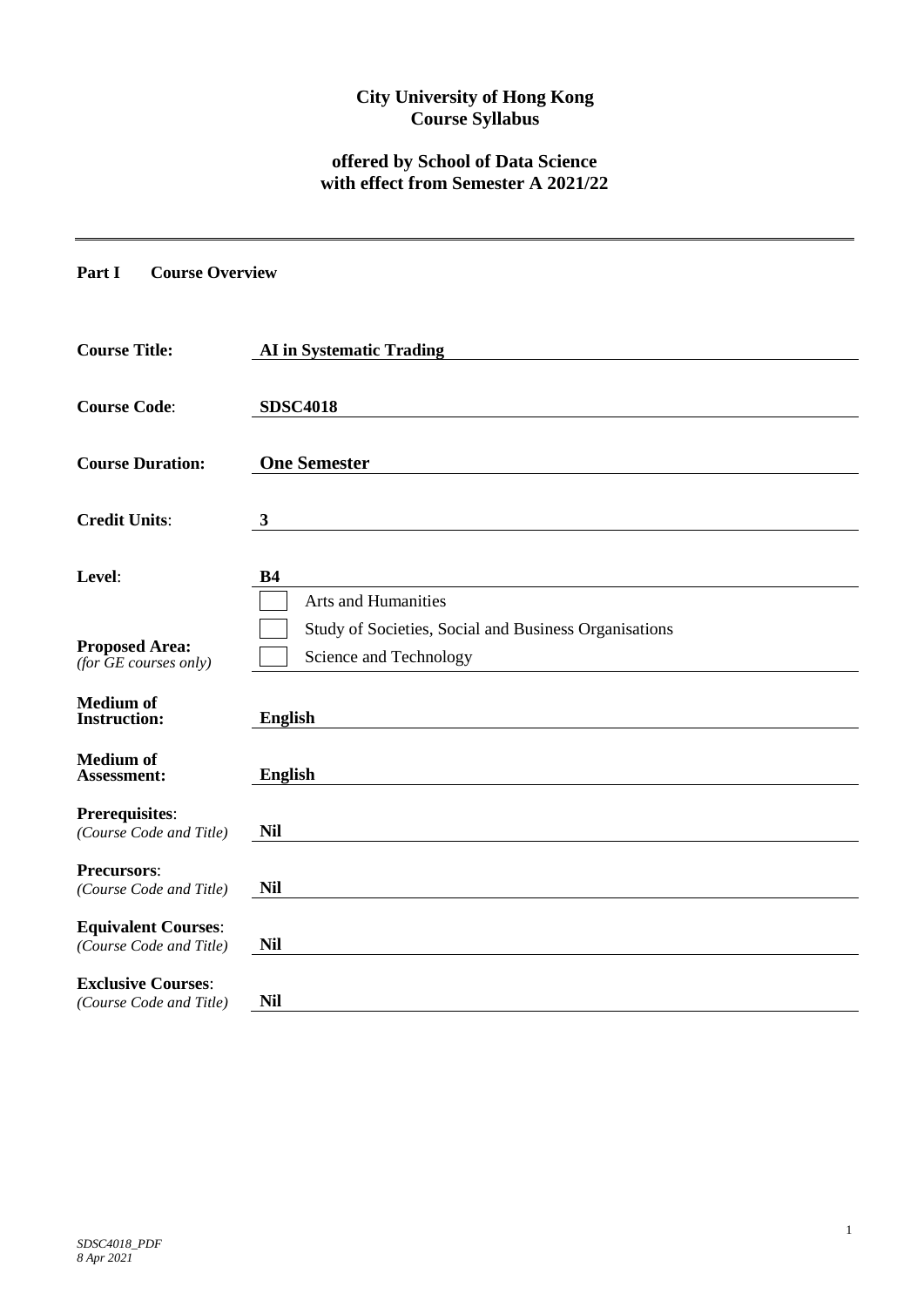## **Part II Course Details**

## **1. Abstract**

*(A 150-word description about the course)*

This course offers students the review of financial systems as well as machine learning, artificial intelligence, and optimization techniques utilized in nowadays financial fields. Students will obtain technical knowledge in collecting a variety of financial data, developing trading algorithms, and optimizing overall portfolio performance. The goal of this course is to help student establish a clear map of frameworks for developing the artificial intelligence serving financial systems.

# **2. Course Intended Learning Outcomes (CILOs)**

*(CILOs state what the student is expected to be able to do at the end of the course according to a given standard of performance.)*

| No. | $CLOS$ <sup>#</sup>                                                                                                                                                        | Weighting*<br>(i f)<br>applicable) | Discovery-enriched<br>curriculum related<br>learning outcomes<br>(please tick where<br>appropriate) |    |    |
|-----|----------------------------------------------------------------------------------------------------------------------------------------------------------------------------|------------------------------------|-----------------------------------------------------------------------------------------------------|----|----|
|     |                                                                                                                                                                            |                                    | A1                                                                                                  | A2 | A3 |
| 1.  | Review important concepts in financial systems.                                                                                                                            | 10%                                | V                                                                                                   |    |    |
| 2.  | Introduce methods, algorithms, and techniques in machine<br>learning, artificial intelligence, and optimization utilized in<br>modern financial systems.                   | 30%                                | $\mathcal{L}$                                                                                       |    |    |
| 3.  | Familiarize the framework of integrating knowledge in<br>machine learning, artificial intelligence, and optimization<br>to construct intelligence for financial systems.   | 30%                                |                                                                                                     | اد |    |
| 4.  | Develop artificial intelligence tools to generate trading<br>strategies, manage financial risk, optimize investment<br>portfolios, and design and value financial products | 30%                                | $\mathcal{L}$                                                                                       | ٦Ι |    |

*\* If weighting is assigned to CILOs, they should add up to 100%.* 100%

*# Please specify the alignment of CILOs to the Gateway Education Programme Intended Learning outcomes (PILOs) in Section A of Annex.* 

*A1: Attitude* 

*Develop an attitude of discovery/innovation/creativity, as demonstrated by students possessing a strong sense of curiosity, asking questions actively, challenging assumptions or engaging in inquiry together with teachers.*

*A2: Ability*

*Develop the ability/skill needed to discover/innovate/create, as demonstrated by students possessing critical thinking skills to assess ideas, acquiring research skills, synthesizing knowledge across disciplines or applying academic knowledge to self-life problems.*

#### A3: *Accomplishments*

*Demonstrate accomplishment of discovery/innovation/creativity through producing /constructing creative works/new artefacts, effective solutions to real-life problems or new processes.*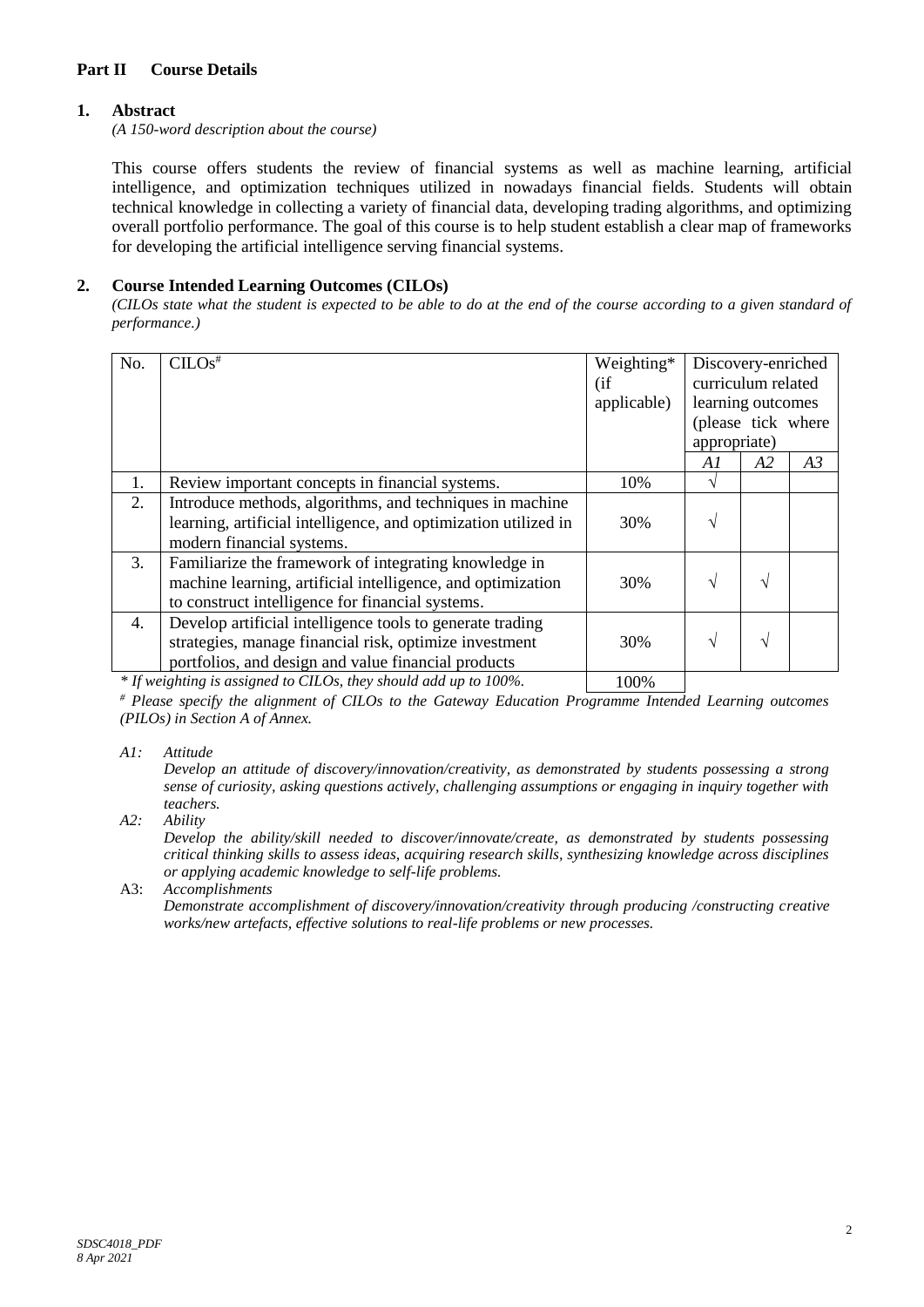# **3. Teaching and Learning Activities (TLAs)**

*(TLAs designed to facilitate students' achievement of the CILOs.)*

| <b>TLA</b>                              | <b>Brief Description</b>                                                                                                                                                                | CILO No. |   |    | Hours/week<br>(if applicable) |
|-----------------------------------------|-----------------------------------------------------------------------------------------------------------------------------------------------------------------------------------------|----------|---|----|-------------------------------|
|                                         |                                                                                                                                                                                         |          | 3 | 4  |                               |
| Lectures and<br>in-class<br>discussions | Lectures, in-class exercises, in-class Q&A<br>and discussions will be used to implement<br>CILOs 1-4.                                                                                   |          |   | اد | 26 hours/semester             |
| <b>Tutorials</b>                        | A term project will be given to students. In<br>the term project, students will apply the<br>financial tools discussed in the course to<br>practical problems in financial engineering. |          |   |    | 13 hours/semester             |

## **4. Assessment Tasks/Activities (ATs)**

*(ATs are designed to assess how well the students achieve the CILOs.)*

| <b>Assessment Tasks/Activities</b>     | CILO No. |  | Weighting* | Remarks |
|----------------------------------------|----------|--|------------|---------|
|                                        |          |  |            |         |
| Continuous Assessment: 40%             |          |  |            |         |
| Assignments                            |          |  | 10%        |         |
| Project                                |          |  | 30%        |         |
| Examination: 60% (duration: 2 hours)   |          |  |            |         |
| Examination                            |          |  | 60%        |         |
| *The weightings should add up to 100%. |          |  | 100%       |         |

For a student to pass the course, at least 30% of the maximum mark for the examination should be obtained.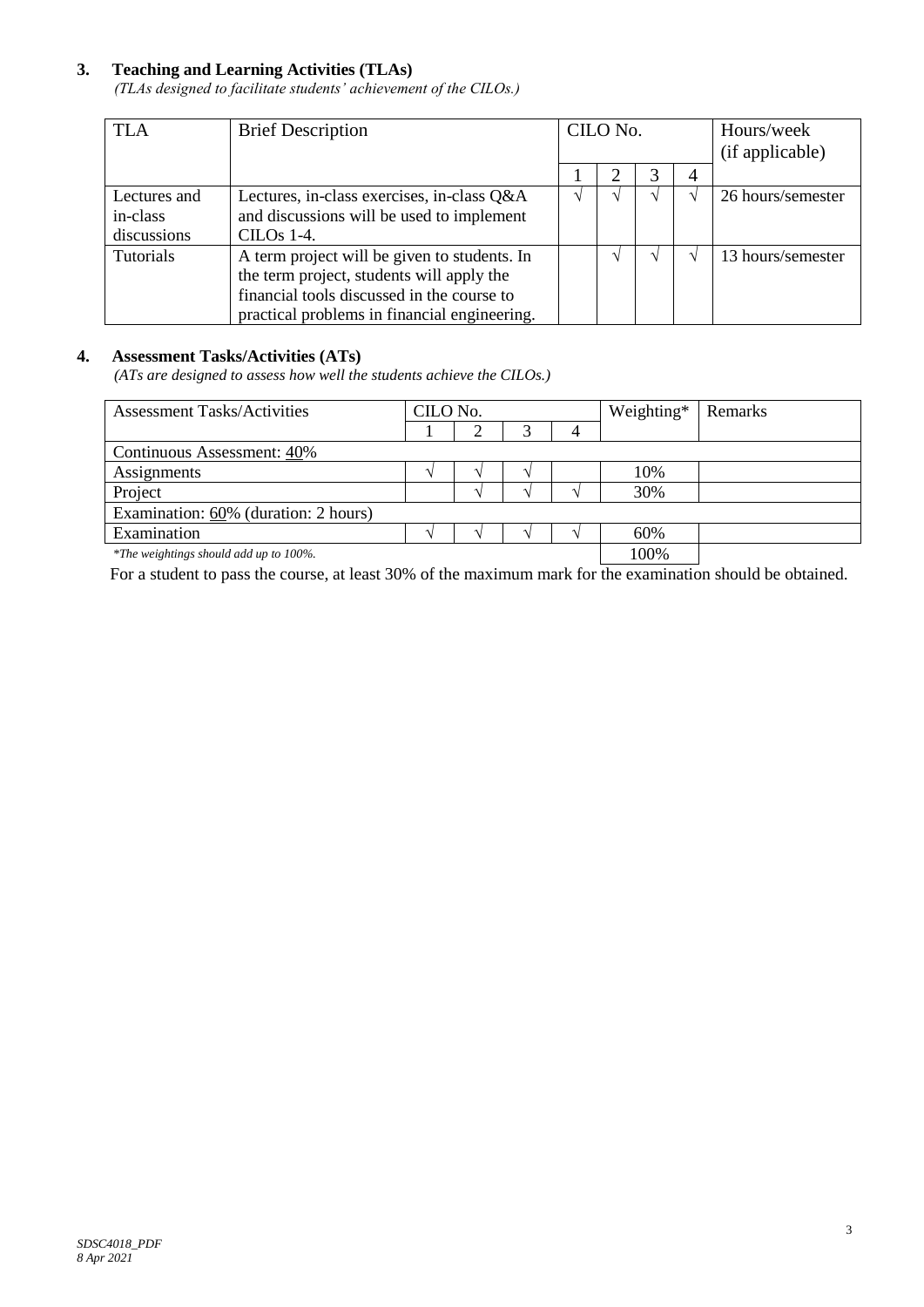# **5. Assessment Rubrics**

*(Grading of student achievements is based on student performance in assessment tasks/activities with the following rubrics.)*

| <b>Assessment Task</b> | Criterion            | Excellent               | Good                    | Fair                   | Marginal                | Failure                |
|------------------------|----------------------|-------------------------|-------------------------|------------------------|-------------------------|------------------------|
|                        |                      | $(A+, A, A-)$           | $(B+, B, B-)$           | $(C+, C, C-)$          | (D)                     | (F)                    |
| Assignments            | Submitted written    | For all 4 CILOs,        | For at least 3 out of 4 | For at least 3 out of  | For at least 3 out of   | Little evidence of     |
|                        | work                 | strong evidence of      | CILOs, evidence of      | the 4 CILOs, evidence  | the 4 CILOs, sufficient | familiarity with the   |
|                        |                      | original thinking; good | grasp of subject, some  | that student is        | familiarity with the    | subject matter;        |
|                        |                      | organization, capacity  | evidence of critical    | profiting from the     | subject matter to       | weakness in critical   |
|                        |                      | to analyse and          | capacity and analytic   | university experience; | enable the student to   | and analytic skills;   |
|                        |                      | synthesize; superior    | ability; reasonable     | understanding of the   | progress without        | limited, or irrelevant |
|                        |                      | grasp of subject        | understanding of        | subject; ability to    | repeating the course.   | use of literature.     |
|                        |                      | matter; evidence of     | issues; evidence of     | develop solutions to   |                         |                        |
|                        |                      | extensive knowledge     | familiarity with        | simple problems in the |                         |                        |
|                        |                      | base.                   | literature.             | material               |                         |                        |
| 2. Project             | Project presentation | For all 4 CILOs,        | For at least 3 out of 4 | For at least 3 out of  | For at least 3 out of   | Little evidence of     |
|                        |                      | strong evidence of      | CILOs, evidence of      | the 4 CILOs, evidence  | the 4 CILOs, sufficient | familiarity with the   |
|                        |                      | original thinking; good | grasp of subject, some  | that student is        | familiarity with the    | subject matter;        |
|                        |                      | organization, capacity  | evidence of critical    | profiting from the     | subject matter to       | weakness in critical   |
|                        |                      | to analyse and          | capacity and analytic   | university experience; | enable the student to   | and analytic skills;   |
|                        |                      | synthesize; superior    | ability; reasonable     | understanding of the   | progress without        | limited, or irrelevant |
|                        |                      | grasp of subject        | understanding of        | subject; ability to    | repeating the course.   | use of literature.     |
|                        |                      | matter; evidence of     | issues; evidence of     | develop solutions to   |                         |                        |
|                        |                      | extensive knowledge     | familiarity with        | simple problems in the |                         |                        |
|                        |                      | base.                   | literature.             | material               |                         |                        |
| Examination<br>3.      | Submitted written    | For all 4 CILOs,        | For at least 3 out of 4 | For at least 3 out of  | For at least 3 out of   | Little evidence of     |
|                        | work                 | strong evidence of      | CILOs, evidence of      | the 4 CILOs, evidence  | the 4 CILOs, sufficient | familiarity with the   |
|                        |                      | original thinking; good | grasp of subject, some  | that student is        | familiarity with the    | subject matter;        |
|                        |                      | organization, capacity  | evidence of critical    | profiting from the     | subject matter to       | weakness in critical   |
|                        |                      | to analyse and          | capacity and analytic   | university experience; | enable the student to   | and analytic skills;   |
|                        |                      | synthesize; superior    | ability; reasonable     | understanding of the   | progress without        | limited, or irrelevant |
|                        |                      | grasp of subject        | understanding of        | subject; ability to    | repeating the course.   | use of literature.     |
|                        |                      | matter; evidence of     | issues; evidence of     | develop solutions to   |                         |                        |
|                        |                      | extensive knowledge     | familiarity with        | simple problems in the |                         |                        |
|                        |                      | base.                   | literature.             | material               |                         |                        |